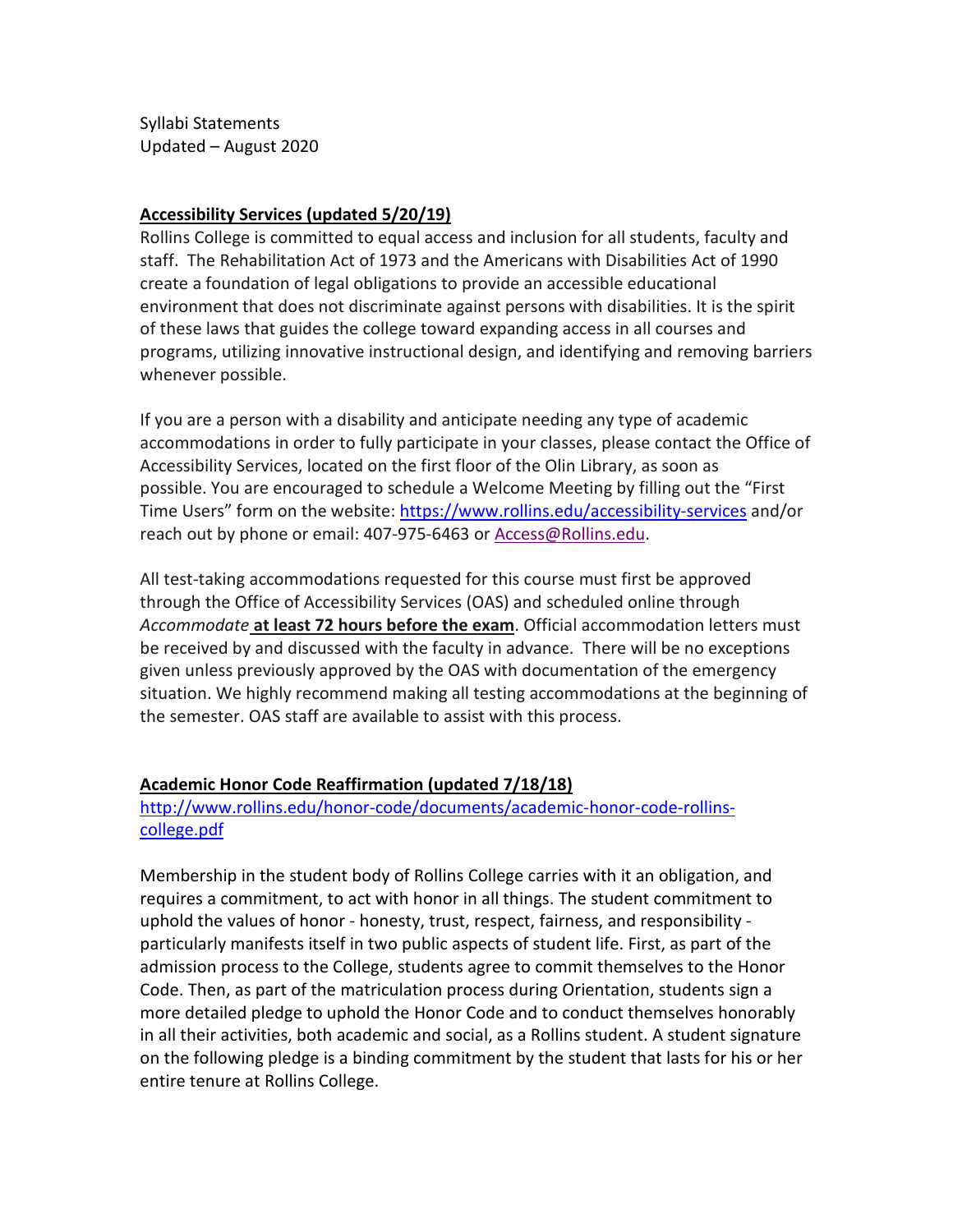The development of the virtues of Honor and Integrity are integral to a Rollins College education and to membership in the Rollins College community. Therefore, I, a student of Rollins College, pledge to show my commitment to these virtues by abstaining from any lying, cheating, or plagiarism in my academic endeavors and by behaving responsibly, respectfully and honorably in my social life and in my relationships with others. This pledge is reinforced every time a student submits work for academic credit as his/her own. Students shall add to the paper, quiz, test, lab report, etc., the handwritten signed statement:

# *"On my honor, I have not given, nor received, nor witnessed any unauthorized assistance on this work."*

Material submitted electronically should contain the pledge; submission implies signing the pledge.

# **Citation Expectations**

As per the Academic Honor Code, plagiarism is defined as "Offering the words, facts, or ideas of another person as your own in any academic exercise." In order to avoid plagiarism, all students are expected to use proper citation norms. For our course, all assignments will use [*faculty choice - MLA, Chicago, APA, etc*] citation style.

# **Attendance Policy – Religious Holidays 11/20**

It is the responsibility of the faculty to publish attendance policies for their courses in the course syllabus. If a distinction is made between "excused" absences and "unexcused" absences, it must be conveyed in the attendance policy. At the instructor's discretion, a student's grade may be lowered for failure to comply with the attendance policy. Exceptions exist for absences owing to religious observances. If a student will miss a class because of religious observance, then the student must confer with their instructor as to how and when the make-up work will be done, which includes the possibility of turning work in early. The instructor may not lower a student's participation or attendance grade in the course due to absences for religious observance. Instructors need to provide reasonable accommodations for excused absences regarding due dates for assignments and make-up exams whenever possible.

A student will not fail a course because the number of religious observances exceed the number of absences allowed, except if excessive absences make it impossible to fulfill the learning objectives of the course. In regard to absences due to religious observances, students must notify the instructor of an upcoming absence as soon as they are aware of the conflict. Irrespective of attendance, students remain responsible for all assigned work in the course or instructor approved alternatives.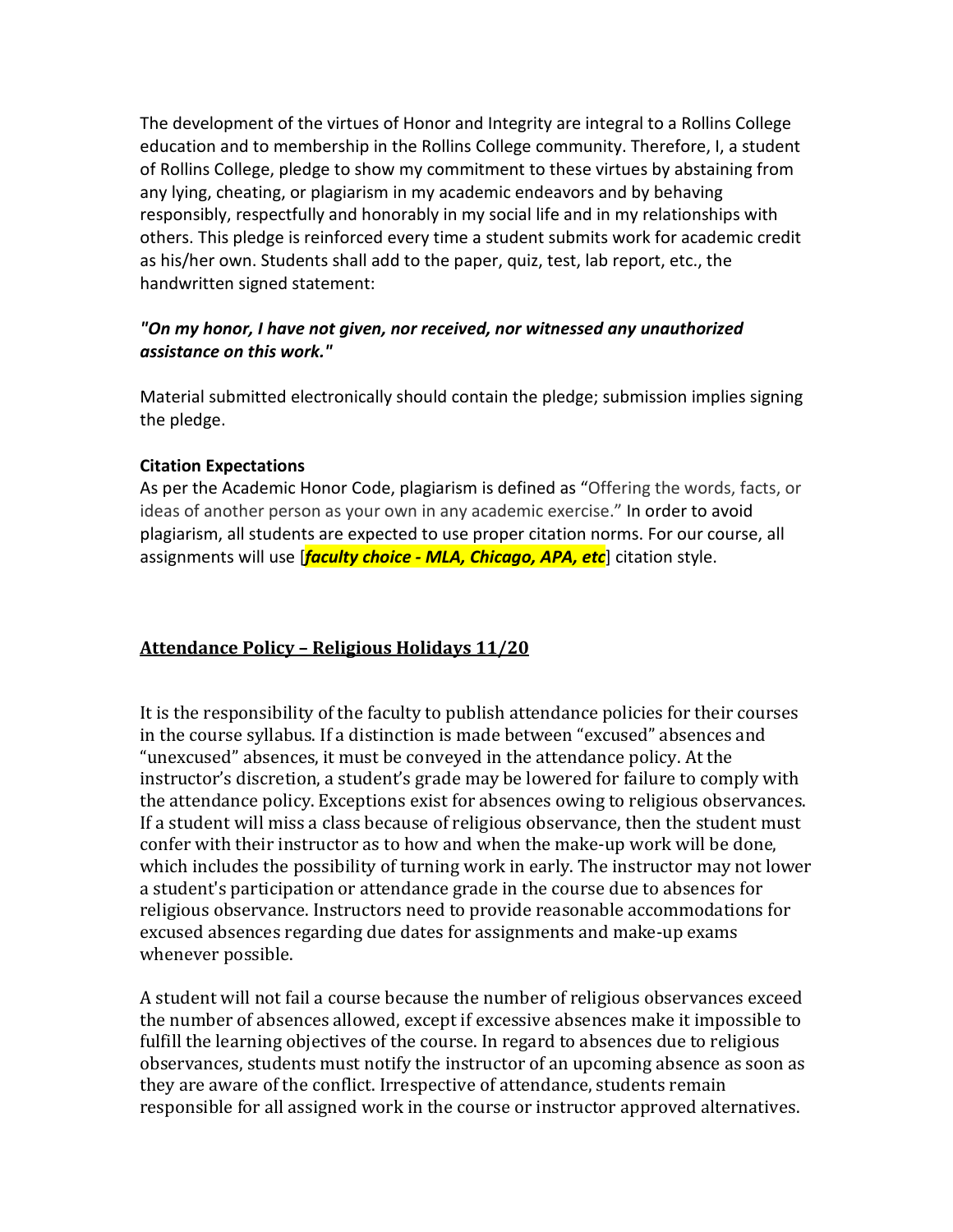It is the student's responsibility to discuss with their professor how and when make-up work should be completed before missing class.

Students who need assistance in communicating absences due to religious holiday observance should consult with the Office of Student and Family Care, the Dean of Religious Life, or the appropriate academic dean.

## **Credit Hour Statement for Rollins Courses**

This course is a four-credit-hour course that meets three hours per week. The value of four credit hours results, in part, from work expected of enrolled students both inside and outside the classroom. Rollins faculty require that students average at least 2  $\frac{1}{2}$ hours of outside work for every hour of scheduled class time. In this course, the additional outside-of-class expectations are [please fill in what this course requires, e.g., fieldwork, research, experiential education, small-group projects,  $etc.$ ]:

## **Credit Hour Statement for Rollins 4-Week Intensive Maymester Courses**

This course is a four-credit-hour course that meets 15 hours per week for four weeks. The value of four credit hours results, in part, from work expected of enrolled students both inside and outside the classroom. During Maymester, Rollins faculty require that students average about one hour of outside work for every hour of scheduled class time, or about 15 hours each week, in out-of class assignments. In this course, the additional outside-of-class expectations are [please fill in what this course requires, e.g., fieldwork, research, experiential education, small-group projects, etc.]:  $\Box$ 

 $\sim$   $\sim$   $\sim$   $\sim$ 

#### **Recording Device Use and Class Recordings (updated July 2020)**

In order to protect the integrity of the classroom experience, the use of recording devices is limited to either the expressed permission of the faculty member or with proper documentation from the Office of Accessibility Services. Likewise, students may not record virtual class sessions without faculty permission or without proper documentation from the Office of Accessibility Services. Information about accommodations through Accessibility Services can be found at [http://www.rollins.edu/accessibility-services/.](http://www.rollins.edu/accessibility-services/) Recording without the proper authorization is considered a violation of the Rollins Code of Community Standards.

# **Title IX Statement (updated 5/20/19)**